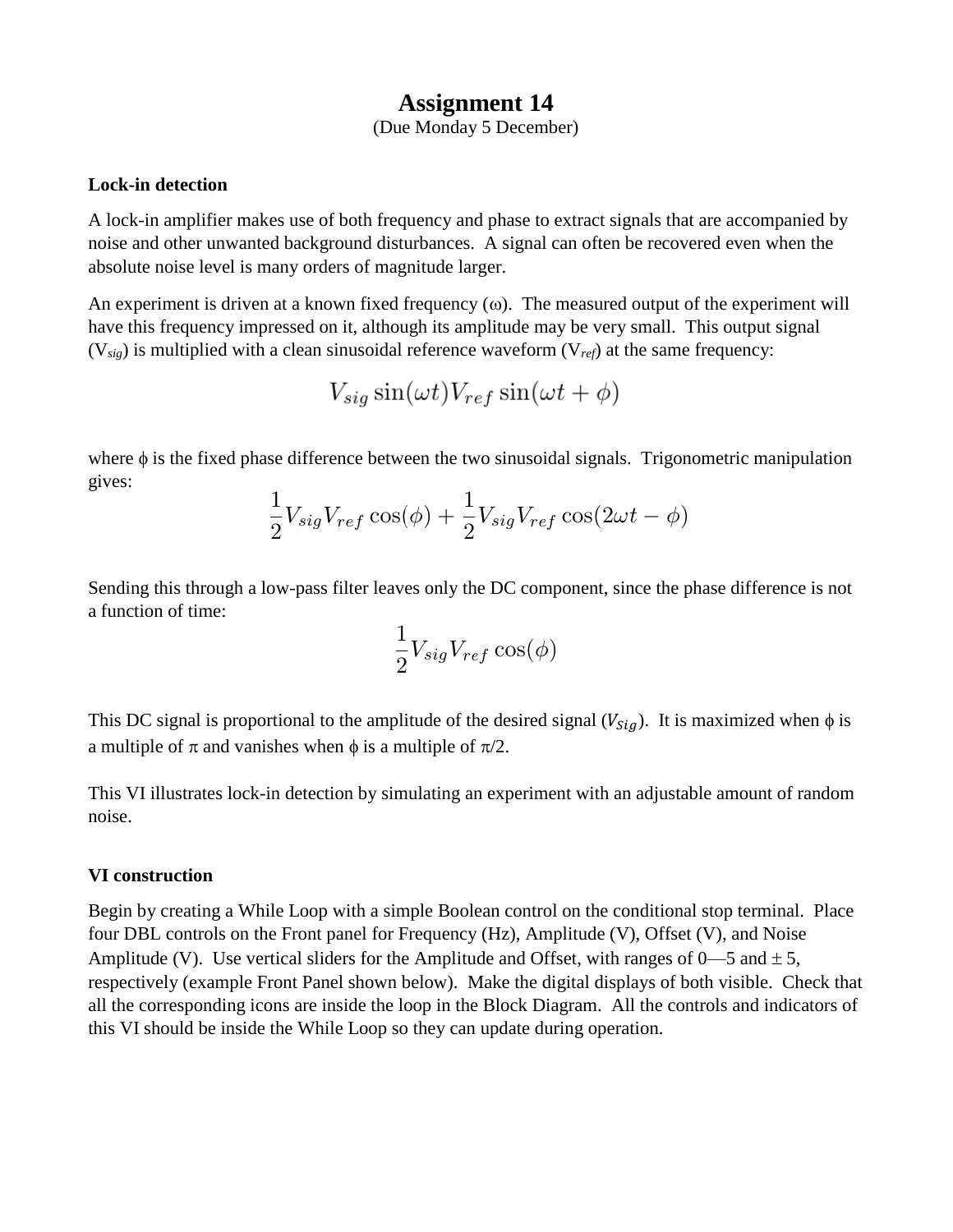

From the Waveform Generation sub-palette, arrange two copies of Sine Waveform.vi vertically inside the loop. One will generate a signal waveform and the second is for the reference waveform. Connect the Frequency, Offset, and Amplitude controls to the signal waveform generator. Connect only the Frequency control to the reference generator. The phase for both should be left at the default value of zero to maximize the detected signal.

Right-click on the **Sampling Info** terminal of one of the generators and create a control. Wire this cluster in parallel to the other Sine generator. Unbundle the cluster to reveal the sampling frequency (**Fs**) and number of samples (**#s**). This information is used to control the rate at which the loop executes, which determines the signal integration time. This time is given by #s/Fs, which is in seconds. Multiply this value by 1000 to generate the time in ms and connect it to Wait Until Next ms Multiple.vi.

Simulated noise is introduced with the Gaussian White Noise Waveform.vi, located in the Waveform Generation sub-palette. Wire the same Sampling Info cluster to the appropriate terminal and multiply its signal out by the Noise Amplitude control. Add 1 to this signal (the increment function makes this easy) and then multiply it with the signal waveform. Create a Waveform Graph on the Front Panel to display the resulting signal; label it "Input + Noise". Take this same signal (Input + Noise) and multiply it with the reference waveform. Display this on a second Waveform Graph and label it "Lockin Signal". A third Waveform Graph should show the reference signal.

The next step is to add a low-pass filter to produce a slowly varying output that is proportional to the detected signal. There are a variety of ways to accomplish this. A simple way is with the Express VI named Filter.vi. Place it in the Block Diagram and use the default values; be sure it is configured for low-pass operation. Its cutoff frequency will be set in the program. The filtered signal is sent to Basic Averaged DC-RMS.vi found on the Waveform Measurements sub-palette. Display the RMS data using a chart and numerical indicator (it may render as a 1-D array, so take the first element).